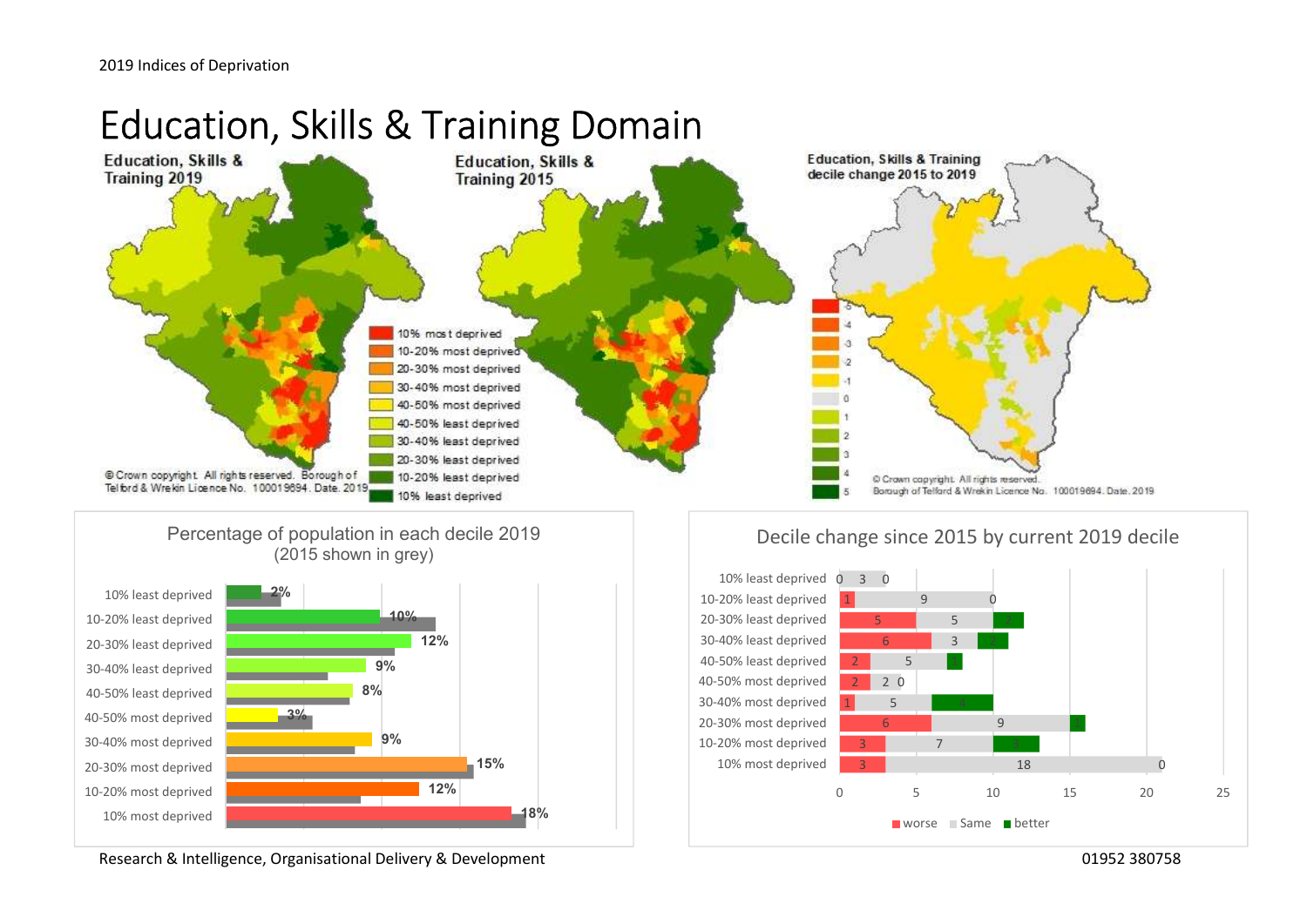## Education, Skills & Training

The Education, Skills and Training domain measures the lack of attainment and skills in the local population. The indicators fall into two sub-domains; one relating to children and young people and one relating to adult skills. These two sub-domains are designed to reflect the 'flow' and 'stock' of educational disadvantage within an area respectively. That is the 'children and young people' sub-domain measures the attainment of qualifications and associated measures ('flow'), while the 'skills' sub-domain measure the lack of qualifications in the resident working-age adult population ('stock')

#### Most deprived

- A total of 21 areas in Telford and Wrekin (Brookside x2, Madeley & Sutton Hill x3, Woodside x4, Malinslee & Dawley Bank x3, Hadley & Leegomery, Donnington x3, College, Dawley & Aqueduct, Oakengates & Ketley Bank, Wrockwardine Wood & Trench, St Georges) are ranked in the 10% most deprived nationally for Education, Skills & training, with a further 13 areas (Arleston, Brookside, Dawley & Aqueduct, Hadley & Leegomery x3, Haygate, Oakengates & Ketley Bank, Madeley & Sutton Hill, Malinslee & Dawley Bank, The Nedge x2, Woodside) ranked in the 10-20% most deprived nationally.
- Some 31,400 people, 18% of the Borough's population are estimated to live in areas ranked in the 10% most deprived nationally with a further 21,300 (12%) living in areas ranked 10-20% most deprived.
- The most deprived area in the Borough in 2019 is in Brookside, this area remains in the 10% most deprived decile from 2015 but has seen an increase in relative deprivation from a rank of 2098 (top 7% most deprived) in 2015 to 773 in 2019 placing it in the top 3% most deprived areas nationally.

#### Least deprived

- Three areas in Telford and Wrekin are ranked in the 10% least deprived nationally (Edmond & Ercall Magna, Newport North & West, Priorslee) with a further ten areas ranked in the 10-20% least deprived (Apley Castle x2, Edmond & Ercall Magna, Ercall, Ironbridge Gorge, Muxton, Newport South & East, Priorslee x2, Shawbirch)
- Just 2% of Telford and Wrekin's population (around 3,900 people) live in areas in the 10% least deprived with a further 10% (16,900 people) living in areas ranked in the 10-20% least deprived.

#### Change from 2015 to 2019

- Some 29 areas in Telford and Wrekin have seen a worsening of deprivation decile since 2015 with five areas (Wrockwardine Wood & Trench x2, Ironbridge Gorge, Madeley & Sutton Hill, Priorslee) worsening by two deciles. These increases in relative deprivation can be seen across all deciles not just the most deprived.
- A total of 13 areas in Telford and Wrekin have seen an improvement in deprivation decile since 2015, these improvements have been seen across a range of deciles from 10% most deprived to 30-40% least deprived.

Research & Intelligence, Organisational Delivery & Development 01952 380758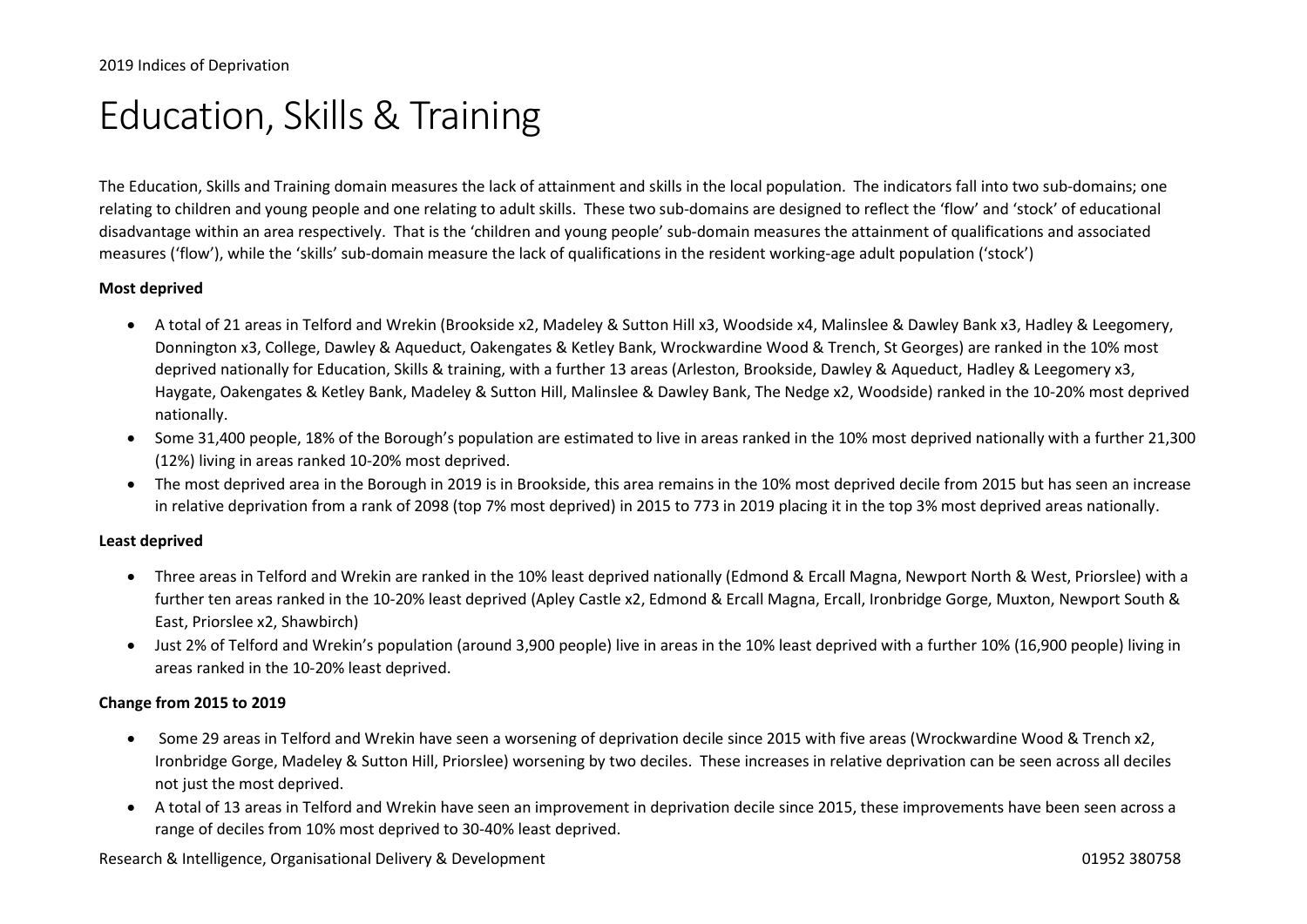# Education, Skills & Training Domain

Most deprived LSOAs

|                     |                            | 2019   |       |                | 2015   |      |                |                  |                |
|---------------------|----------------------------|--------|-------|----------------|--------|------|----------------|------------------|----------------|
| LSOA code<br>(2011) | Ward                       | Score  | Rank  | Decile         | Score  | Rank | Decile         | Decile<br>change | Rank<br>change |
| E01014110           | <b>Brookside</b>           | 74.549 | 529   | 1              | 70.793 | 709  | 1              | 0                | $-180$         |
| E01014116           | Madeley & Sutton Hill      | 73.169 | 590   | 1              | 61.69  | 1479 | 1              | 0                | $-889$         |
| E01014108           | <b>Brookside</b>           | 70.114 | 773   | 1              | 56.701 | 2098 | 1              | 0                | $-1325$        |
| E01014197           | Woodside                   | 68.325 | 905   | 1              | 58.214 | 1909 | 1              | 0                | $-1004$        |
| E01014118           | Madeley & Sutton Hill      | 68.041 | 922   | $\mathbf{1}$   | 70.506 | 726  | 1              | 0                | 196            |
| E01014198           | Woodside                   | 67.824 | 939   | 1              | 71.619 | 652  | 1              | 0                | 287            |
| E01014164           | Malinslee & Dawley Bank    | 67.572 | 960   | 1              | 67.773 | 937  | 1              | 0                | 23             |
| E01014201           | Woodside                   | 66.069 | 1087  | $\mathbf 1$    | 72.107 | 632  | 1              | 0                | 455            |
| E01014142           | Hadley & Leegomery         | 65.829 | 1,110 | 1              | 72.668 | 603  |                | 0                | 507            |
| E01014127           | Donnington                 | 64.518 | 1,230 | $\overline{1}$ | 48.294 | 3492 | $\overline{2}$ | $-1$             | $-2262$        |
| E01014163           | Malinslee & Dawley Bank    | 63.879 | 1293  | 1              | 70.578 | 721  |                | 0                | 572            |
| E01014165           | Malinslee & Dawley Bank    | 63.643 | 1,322 | $\mathbf{1}$   | 69.363 | 812  | 1              | 0                | 510            |
| E01014125           | Donnington                 | 60.587 | 1,676 | $\overline{1}$ | 55.194 | 2315 | 1              | 0                | $-639$         |
| E01014200           | Woodside                   | 60.367 | 1,703 | $\mathbf 1$    | 67.925 | 923  |                | 0                | 780            |
| E01014113           | College                    | 57.26  | 2,070 | $\mathbf 1$    | 63.638 | 1279 | 1              | 0                | 791            |
| E01014126           | Donnington                 | 54.932 | 2,412 | 1              | 51.51  | 2900 | 1              | 0                | $-488$         |
| E01014124           | Dawley & Aqueduct          | 54.641 | 2,457 | $\mathbf{1}$   | 61.656 | 1487 | 1              | 0                | 970            |
| E01014115           | Madeley & Sutton Hill      | 53.776 | 2,602 | 1              | 50.697 | 3032 | 1              | 0                | $-430$         |
| E01014151           | Oakengates & Ketley Bank   | 52.374 | 2,824 | $\mathbf{1}$   | 49.595 | 3238 | 1              | 0                | $-414$         |
| E01014208           | Wrockwardine Wood & Trench | 51.479 | 2,965 | 1              | 32.797 | 7553 | 3              | $-2$             | $-4588$        |
| E01014185           | St Georges                 | 49.956 | 3,260 | 1              | 41.965 | 4820 | $\overline{2}$ | $-1$             | $-1560$        |
| E01014143           | Hadley & Leegomery         | 48.918 | 3,443 | $\overline{2}$ | 58.112 | 1921 | 1.             | $\mathbf{1}$     | 1522           |
| E01014193           | The Nedge                  | 48.689 | 3,481 | $\overline{2}$ | 47.16  | 3707 | $\overline{2}$ | $\mathbf 0$      | $-226$         |
| E01014120           | Dawley & Aqueduct          | 47.832 | 3,605 | $\overline{2}$ | 51.585 | 2886 | $\mathbf{1}$   | $\mathbf{1}$     | 719            |
| E01014152           | Oakengates & Ketley Bank   | 45.397 | 4,081 | $\overline{2}$ | 41.132 | 5047 | $\overline{2}$ | 0                | $-966$         |
| E01014144           | Haygate                    | 45.028 | 4,166 | $\overline{c}$ | 48.86  | 3387 | $\overline{c}$ | $\pmb{0}$        | 779            |
| E01014140           | Hadley & Leegomery         | 43.686 | 4,484 | $\overline{2}$ | 50.96  | 2995 | 1.             | $\mathbf{1}$     | 1489           |
| E01014162           | Madeley & Sutton Hill      | 42.659 | 4,711 | 2              | 31.565 | 7969 | $\mathbf{3}$   | $-1$             | $-3258$        |
| E01014199           | Woodside                   | 42.21  | 4,821 | $\overline{c}$ | 39.751 | 5408 | $\overline{c}$ | 0                | $-587$         |
| E01014139           | Hadley & Leegomery         | 42.081 | 4,852 | 2              | 39.906 | 5367 | 2              | 0                | $-515$         |
| E01014105           | Arleston                   | 40.697 | 5,199 | $\overline{c}$ | 46.019 | 3951 | $\overline{2}$ | 0                | 1248           |
| E01014196           | The Nedge                  | 39.074 | 5,620 | 2              | 37.233 | 6129 | $\overline{2}$ | 0                | $-509$         |
| E01014166           | Malinslee & Dawley Bank    | 36.324 | 6,350 | 2              | 31.016 | 8185 | $\mathbf{3}$   | $-1$             | $-1835$        |
| E01014106           | Brookside                  | 36.212 | 6,375 | $\overline{c}$ | 31.182 | 8126 | $\mathbf{3}$   | $-1$             | $-1751$        |